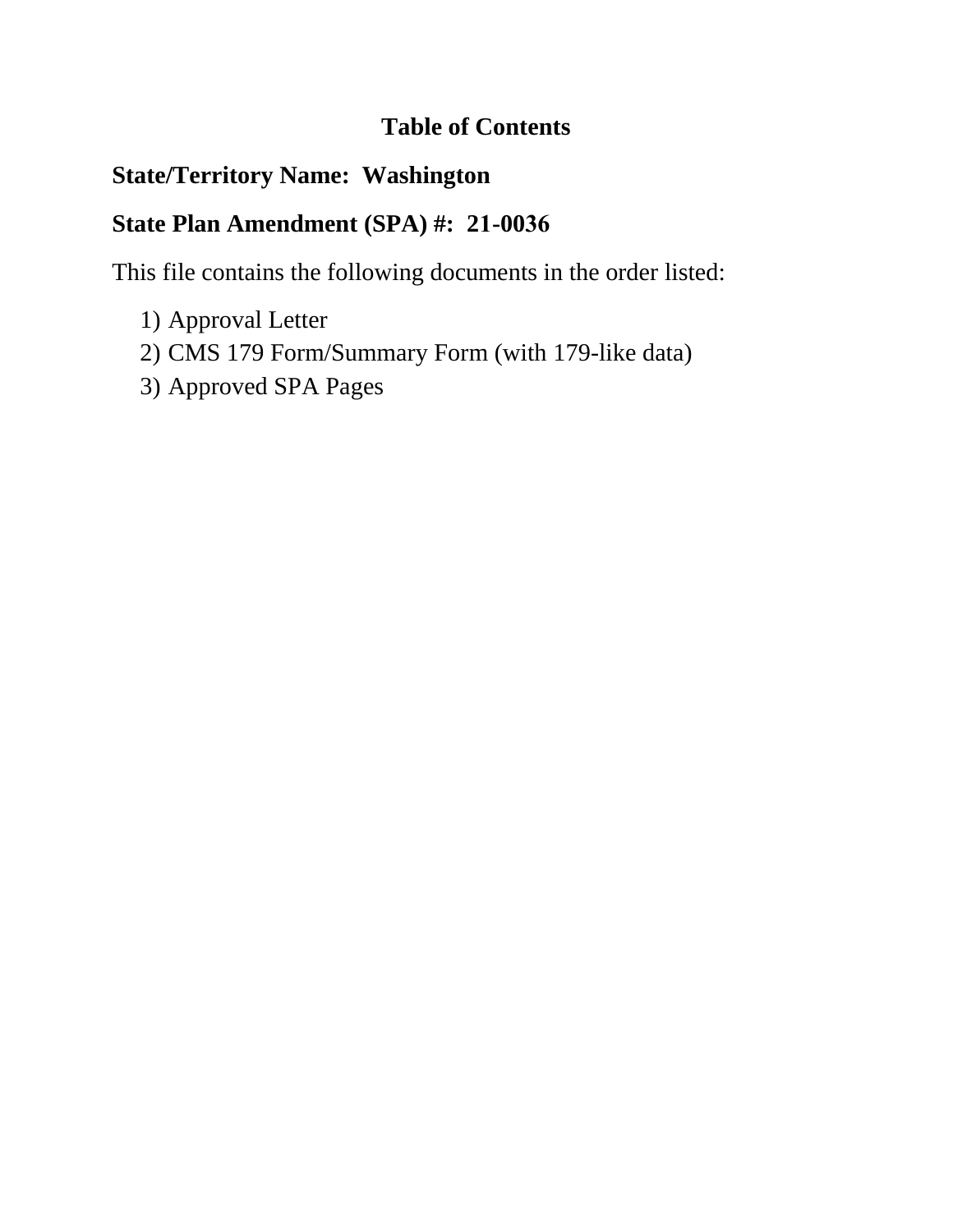DEPARTMENT OF HEALTH & HUMAN SERVICES Centers for Medicare & Medicaid Services 7500 Security Boulevard, Mail Stop S2-26-12 Baltimore, Maryland 21244-1850



November 10, 2021

Susan Birch, Director Dr. Charissa Fotinos, Acting Medicaid Director Health Care Authority PO Box 45502 Olympia, WA 98504-5010

Re: Washington State Plan Amendment (SPA) WA-21-0036

Dear Ms. Birch and Dr. Fotinos:

We have reviewed the proposed amendment to add section 7.4 Medicaid Disaster Relief for the COVID-19 National Emergency to your Medicaid state plan, as submitted under transmittal number (TN) WA-21-0036. This amendment proposes to implement temporary policies, which are different from those policies and procedures otherwise applied under your Medicaid state plan, during the period of the Presidential and Secretarial emergency declarations related to the COVID-19 outbreak (or any renewals thereof).

On March 13, 2020, the President of the United States issued a proclamation that the COVID-19 outbreak in the United States constitutes a national emergency by the authorities vested in him by the Constitution and the laws of the United States, including sections 201 and 301 of the National Emergencies Act (50 U.S.C. 1601 *et seq*.), and consistent with section 1135 of the Social Security Act (Act). On March 13, 2020, pursuant to section 1135(b) of the Act, the Secretary of the United States Department of Health and Human Services invoked his authority to waive or modify certain requirements of titles XVIII, XIX, and XXI of the Act as a result of the consequences of the COVID-19 pandemic, to the extent necessary, as determined by the Centers for Medicare & Medicaid Services (CMS), to ensure that sufficient health care items and services are available to meet the needs of individuals enrolled in the respective programs and to ensure that health care providers that furnish such items and services in good faith, but are unable to comply with one or more of such requirements as a result of the COVID-19 pandemic, may be reimbursed for such items and services and exempted from sanctions for such noncompliance, absent any determination of fraud or abuse. This authority took effect as of 6PM Eastern Standard Time on March 15, 2020, with a retroactive effective date of March 1, 2020. The emergency period will terminate, and this state plan provision will no longer be in effect, upon termination of the public health emergency, including any extensions.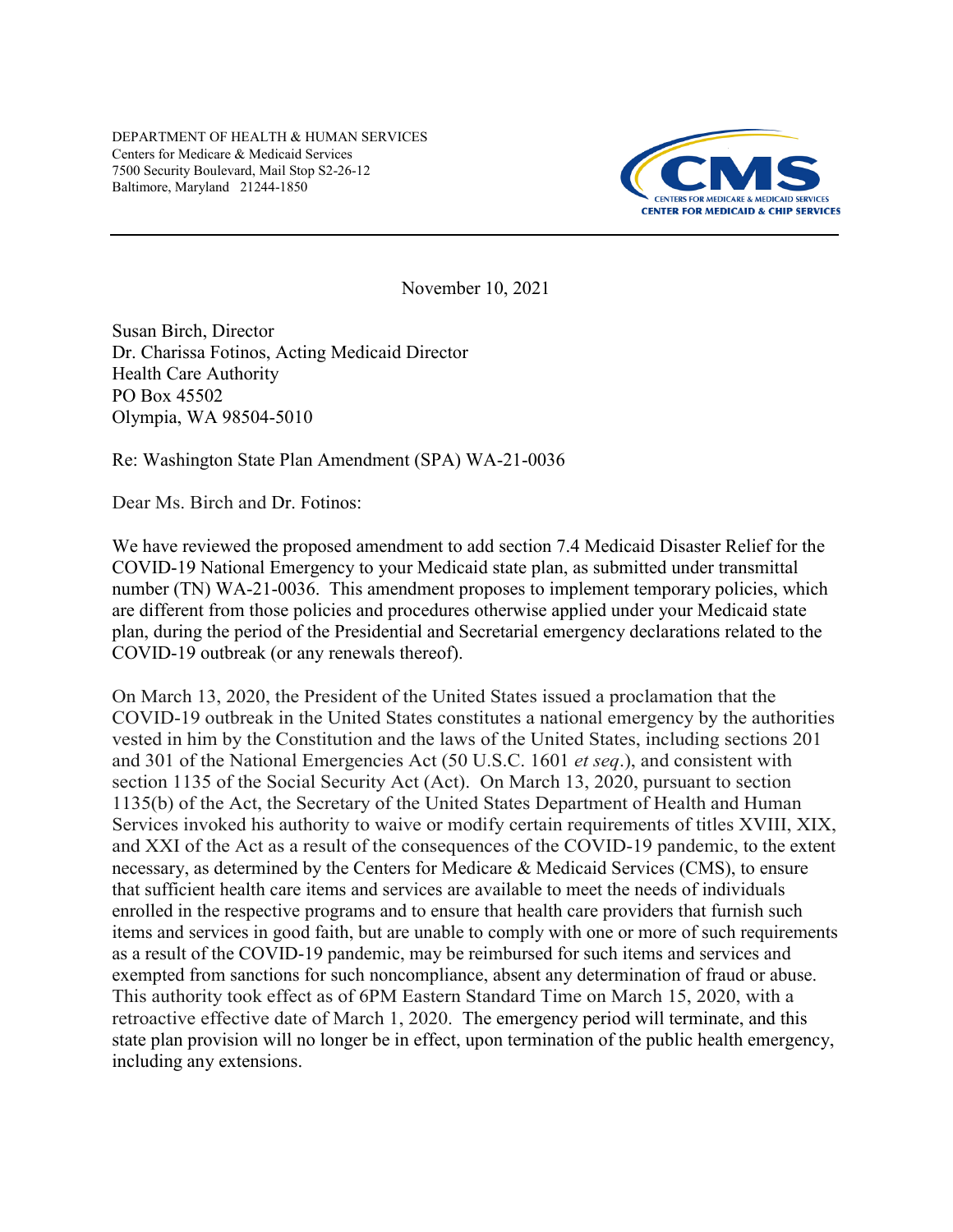Pursuant to section 1135(b)(5) of the Act, for the period of the public health emergency, CMS is modifying the requirement at 42 C.F.R. 430.20 that the state submit SPAs related to the COVID-19 public health emergency by the final day of the quarter, to obtain a SPA effective date during the quarter, enabling SPAs submitted after the last day of the quarter to have an effective date in a previous quarter, but no earlier than the effective date of the public health emergency.

The State of Washington also requested a waiver of public notice requirements applicable to the SPA submission process. Pursuant to section  $1135(b)(1)(C)$  of the Act, CMS is waiving public notice requirements applicable to the SPA submission process. Public notice for SPAs is required under 42 C.F.R. §447.205 for changes in statewide methods and standards for setting Medicaid payment rates, 42 C.F.R. §447.57 for changes to premiums and cost sharing, and 42 C.F.R. §440.386 for changes to Alternative Benefit Plans (ABPs). Pursuant to section 1135(b)(5) to modify of the Act, CMS is approving the state's request to modify these notice requirements otherwise applicable to SPA submissions.

The State of Washington also requested a waiver to modify the tribal consultation timeline applicable to this SPA submission process. Pursuant to section 1135(b)(5) of the Act, CMS is also allowing states to modify the timeframes associated with tribal consultation required under section 1902(a)(73) of the Act, including shortening the number of days before submission or conducting consultation after submission of the SPA.

These waivers or modifications of the requirements related to SPA submission timelines, public notice, and tribal consultation apply only with respect to SPAs that meet the following criteria: (1) the SPA provides or increases beneficiary access to items and services related to COVID-19 (such as by waiving or eliminating cost sharing, increasing payment rates or amending ABPs to add services or providers); (2) the SPA does not restrict or limit payment or services or otherwise burden beneficiaries and providers; and (3) the SPA is temporary, with a specified sunset date that is not later than the last day of the declared COVID-19 public health emergency (or any extension thereof). We nonetheless encourage states to make all relevant information about the SPA available to the public so they are aware of the changes.

We conducted our review of your submittal according to the statutory requirements at section 1902(a) of the Act and implementing regulations. This letter is to inform you that Washington Medicaid SPA Transmittal Number WA-21-0036 is approved effective March 1, 2020. This SPA is in addition to all other approved DR SPAs in Washington State.

Enclosed is a copy of the CMS-179 summary form and the approved state plan pages.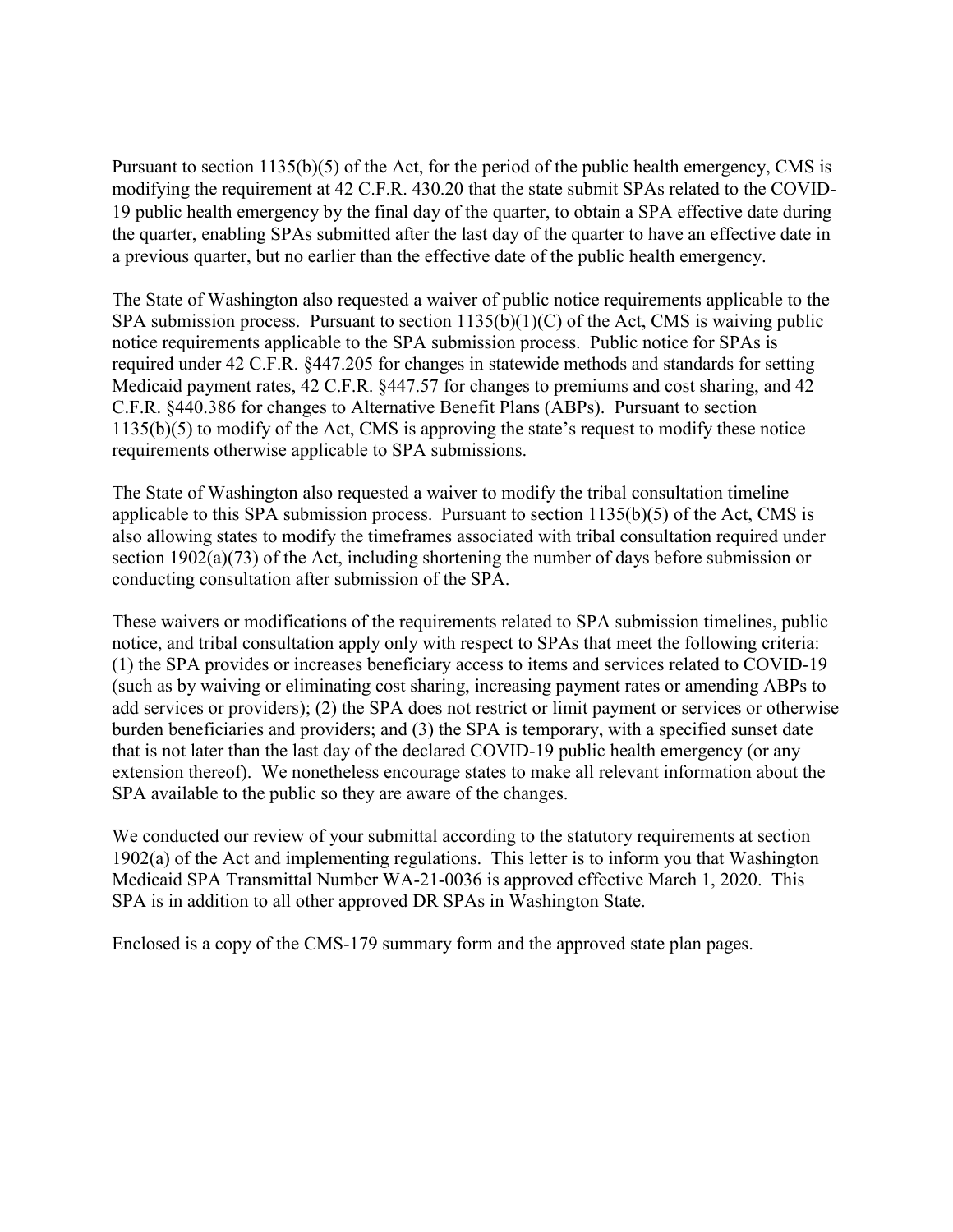Please contact Edwin Walaszek at 212-616-2512 or by email at Edwin.Walaszek1@cms.hhs.gov if you have any questions about this approval. We appreciate the efforts of you and your staff in responding to the needs of the residents of the State of Washington and the health care community.

Sincerely,

Alissa M. Deboy -S Digitally signed by Alissa M. Deboy -S<br>Date: 2021.11.10<br>08:07:12 -05'00'

 Alissa Mooney DeBoy On Behalf of Anne Marie Costello, Deputy Director Center for Medicaid and CHIP Services

Enclosures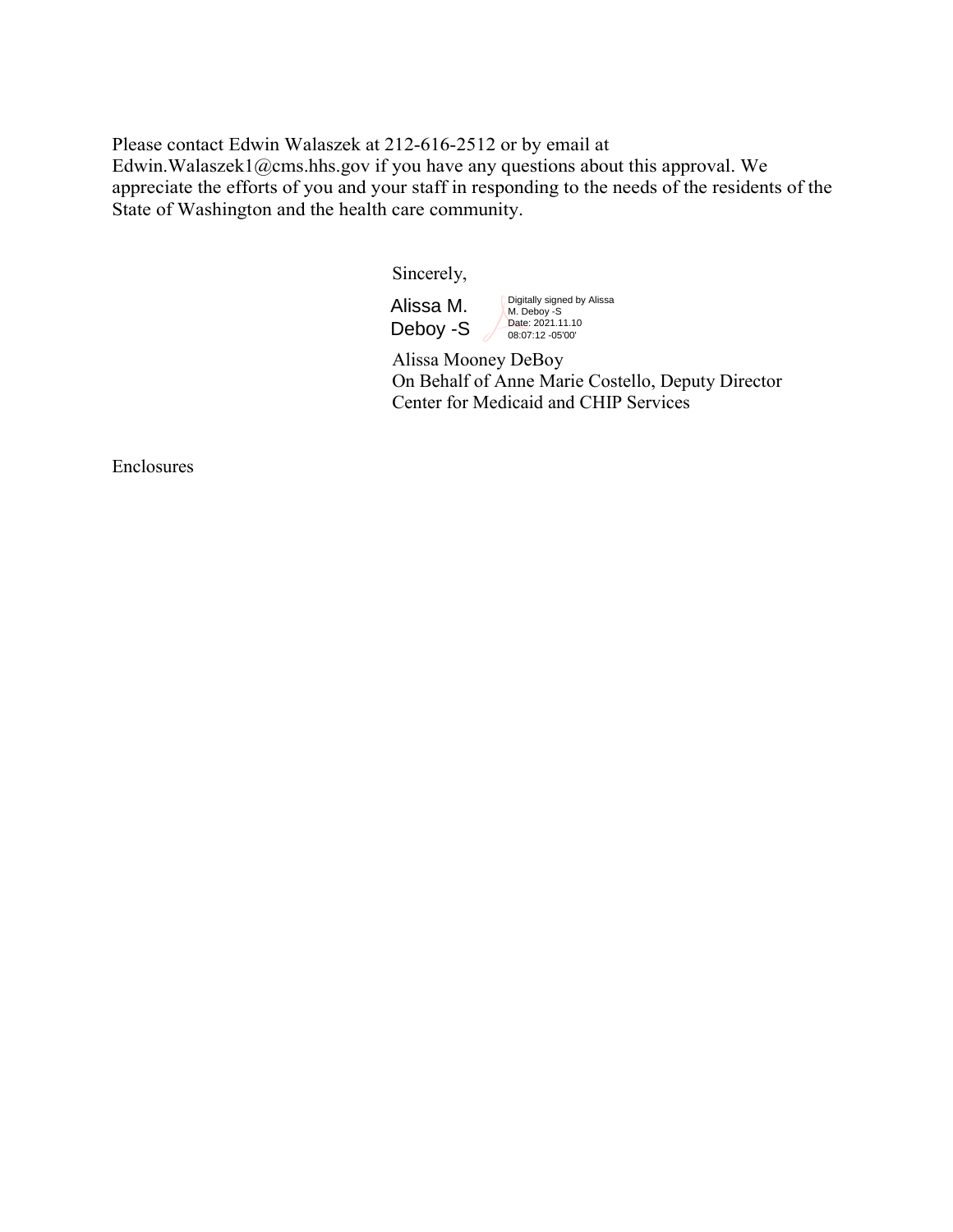| DEPARTMENT OF HEALTH AND HUMAN SERVICES                                                                                                                                                                           |                                                                                                       | <b>FORM APPROVED</b><br>OMB NO. 0938-0193 |
|-------------------------------------------------------------------------------------------------------------------------------------------------------------------------------------------------------------------|-------------------------------------------------------------------------------------------------------|-------------------------------------------|
| HEALTH CARE FINANCING ADMINISTRATION<br>TRANSMITTAL AND NOTICE OF APPROVAL OF                                                                                                                                     | 1. TRANSMITTAL NUMBER:                                                                                | 2. STATE                                  |
| <b>STATE PLAN MATERIAL</b>                                                                                                                                                                                        | 21-0036                                                                                               | Washington                                |
| <b>FOR: HEALTH CARE FINANCING ADMINISTRATION</b>                                                                                                                                                                  | 3. PROGRAM IDENTIFICATION: TITLE XIX OF THE<br>SOCIAL SECURITY ACT (MEDICAID)                         |                                           |
| TO: REGIONAL ADMINISTRATOR<br>HEALTH CARE FINANCING ADMINISTRATION<br>DEPARTMENT OF HEALTH AND HUMAN SERVICES                                                                                                     | 4. PROPOSED EFFECTIVE DATE<br>March 1, 2020                                                           |                                           |
| 5. TYPE OF PLAN MATERIAL (Check One):                                                                                                                                                                             |                                                                                                       |                                           |
| NEW STATE PLAN                                                                                                                                                                                                    | AMENDMENT TO BE CONSIDERED AS NEW PLAN                                                                | $\boxtimes$ AMENDMENT                     |
| COMPLETE BLOCKS 6 THRU 10 IF THIS IS AN AMENDMENT (Separate Transmittal for each amendment)                                                                                                                       |                                                                                                       |                                           |
| 6. FEDERAL STATUTE/REGULATION CITATION:<br>Sections 1135(b) and 1902 of the Social Security Act                                                                                                                   | 7. FEDERAL BUDGET IMPACT:<br>a. FFY 2020 unknown \$13,056,627<br>b. FFY 2021 unknown \$17,408,836     | FFY 2022:\$8,704,418                      |
| 8. PAGE NUMBER OF THE PLAN SECTION OR ATTACHMENT:                                                                                                                                                                 | 9. PAGE NUMBER OF THE SUPERSEDED PLAN SECTION<br>OR ATTACHMENT (If Applicable):                       |                                           |
| Section 7.4 pages 47 - 55 (new)                                                                                                                                                                                   |                                                                                                       |                                           |
| 10. SUBJECT OF AMENDMENT:<br>Supplemental Hospital Payments - Medicaid Disaster Relief                                                                                                                            |                                                                                                       |                                           |
| 11. GOVERNOR'S REVIEW (Check One):<br>GOVERNOR'S OFFICE REPORTED NO COMMENT<br>COMMENTS OF GOVERNOR'S OFFICE ENCLOSED<br>NO REPLY RECEIVED WITHIN 45 DAYS OF SUBMITTAL                                            | $\boxtimes$ OTHER, AS SPECIFIED: Exempt                                                               |                                           |
| 12. SIGNATURE OF STATE AGENCY OFFICIAL:                                                                                                                                                                           | 16. RETURN TO:                                                                                        |                                           |
| $MDMS_c$                                                                                                                                                                                                          | Ann Myers                                                                                             |                                           |
| 13. TYPED NAME:                                                                                                                                                                                                   | Office of Rules and Publications                                                                      |                                           |
| Charissa Fotinos, MD, MSc                                                                                                                                                                                         | Division of Legal Services                                                                            |                                           |
| 14. TITLE:                                                                                                                                                                                                        | <b>Health Care Authority</b>                                                                          |                                           |
| <b>Acting Medicaid Director</b>                                                                                                                                                                                   | 626 8th Ave SE MS: 42716                                                                              |                                           |
| 15. DATE SUBMITTED:                                                                                                                                                                                               | Olympia, WA 98504-2716                                                                                |                                           |
| 09/20/2021                                                                                                                                                                                                        |                                                                                                       |                                           |
| FOR REGIONAL OFFICE USE ONLY                                                                                                                                                                                      |                                                                                                       |                                           |
| 17. DATE RECEIVED:<br>September 20, 2021                                                                                                                                                                          | 18. DATE APPROVED:<br>November 10, 2021                                                               |                                           |
| PLAN APPROVED - ONE COPY ATTACHED                                                                                                                                                                                 |                                                                                                       |                                           |
| 19. EFFECTIVE DATE OF APPROVED MATERIAL:<br>March 1, 2020                                                                                                                                                         | 20. SIGNATORESOF MEGIONAL De LOFFICIAL:<br>Date: 2021.11.10<br>Deboy -S<br>08:07:37 -05'00'           |                                           |
| 21. TYPED NAME:<br>Alissa Mooney Deboy                                                                                                                                                                            | 22. TITLE: On Behalf of Anne Marie Costello, Deputy Director<br>Center for Medicaid and CHIP Services |                                           |
| 23. REMARKS:                                                                                                                                                                                                      |                                                                                                       |                                           |
| 11/4/21: State authorizes the following P&I changes to box 7 of the 179 form:<br>FFY 2022: \$8,704,418<br>9/27/21: State authorizes the following P&I changes to box 7 of the 179 form:<br>FFY 2020: \$13,056,627 |                                                                                                       |                                           |
| FFY 2021: \$17,408,836<br>FFY 2022: \$4,352,209                                                                                                                                                                   |                                                                                                       |                                           |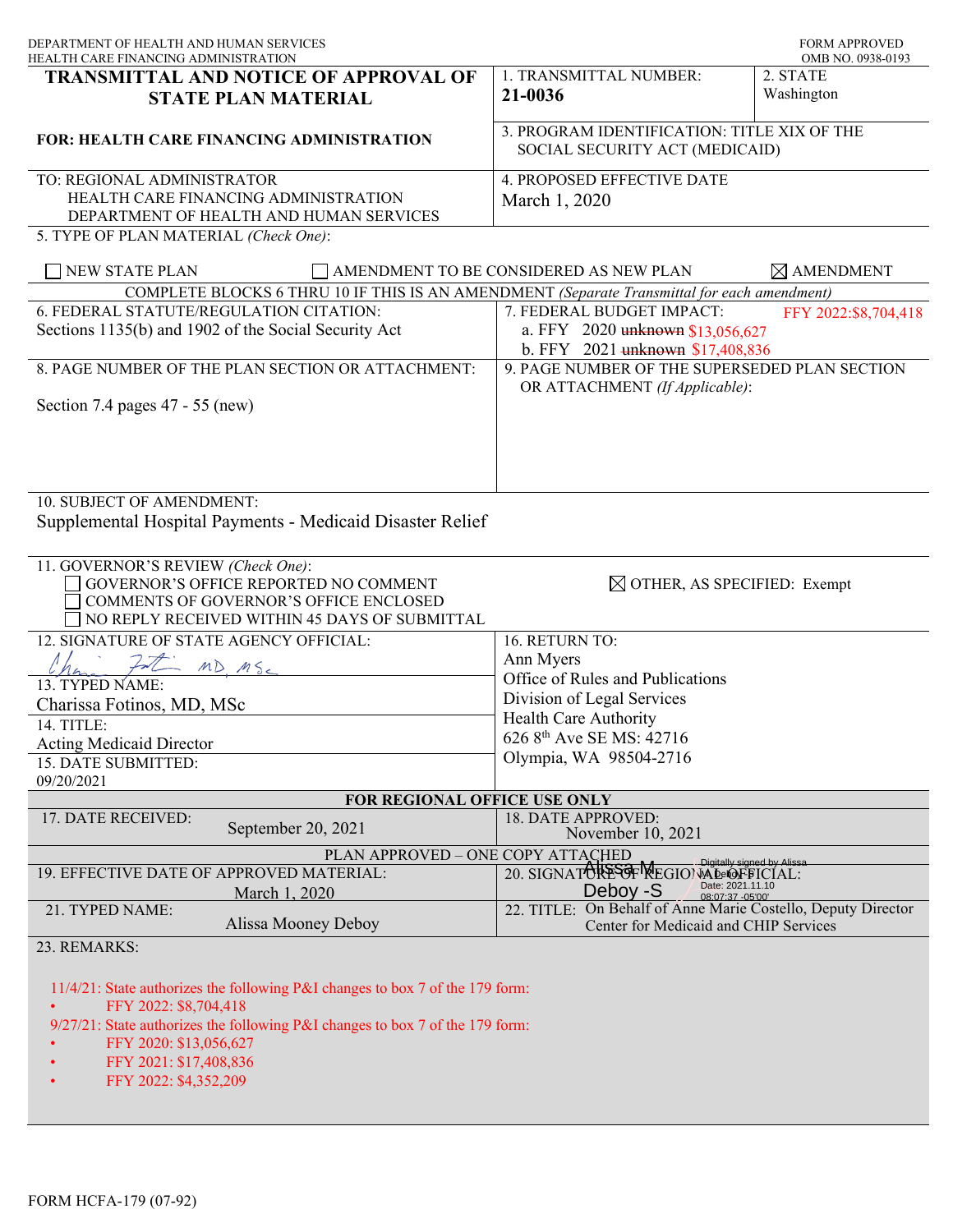### **Section 7 – General Provisions 7.4. Medicaid Disaster Relief for the COVID-19 National Emergency**

On March 13, 2020, the President of the United States issued a proclamation that the COVID-19 outbreak in the United States constitutes a national emergency by the authorities vested in him by the Constitution and the laws of the United States, including sections 201 and 301 of the National Emergencies Act (50 U.S.C. 1601 et seq.), and consistent with section 1135 of the Social Security Act (Act). On March 13, 2020, pursuant to section 1135(b) of the Act, the Secretary of the United States Department of Health and Human Services invoked his authority to waive or modify certain requirements of titles XVIII, XIX, and XXI of the Act as a result of the consequences COVID-19 pandemic, to the extent necessary, as determined by the Centers for Medicare & Medicaid Services (CMS), to ensure that sufficient health care items and services are available to meet the needs of individuals enrolled in the respective programs and to ensure that health care providers that furnish such items and services in good faith, but are unable to comply with one or more of such requirements as a result of the COVID-19 pandemic, may be reimbursed for such items and services and exempted from sanctions for such noncompliance, absent any determination of fraud or abuse. This authority took effect as of 6PM Eastern Standard Time on March 15, 2020, with a retroactive effective date of March 1, 2020. The emergency period will terminate, and waivers will no longer be available, upon termination of the public health emergency, including any extensions.

The State Medicaid agency (agency) seeks to implement the policies and procedures described below, which are different than the policies and procedures otherwise applied under the Medicaid state plan, during the period of the Presidential and Secretarial emergency declarations related to the COVID-19 outbreak (or any renewals thereof), or for any shorter period described below:

*Describe shorter period here.*

NOTE: States may not elect a period longer than the Presidential or Secretarial emergency declaration (or any renewal thereof). States may not propose changes on this template that restrict or limit payment, services, or eligibility, or otherwise burden beneficiaries and providers.

## **Request for Waivers under Section 1135**

X The agency seeks the following under section 1135(b)(1)(C) and/or section 1135(b)(5) of the Act:

- a. X SPA submission requirements the agency requests modification of the requirement to submit the SPA by March 31, 2020, to obtain a SPA effective date during the first calendar quarter of 2020, pursuant to 42 CFR 430.20.
- b.  $X$  Public notice requirements the agency requests waiver of public notice requirements that would otherwise be applicable to this SPA submission. These requirements may include those specified in 42 CFR 440.386 (Alternative Benefit Plans), 42 CFR 447.57(c) (premiums and cost sharing), and 42 CFR 447.205 (public notice of changes in statewide methods and standards for setting payment rates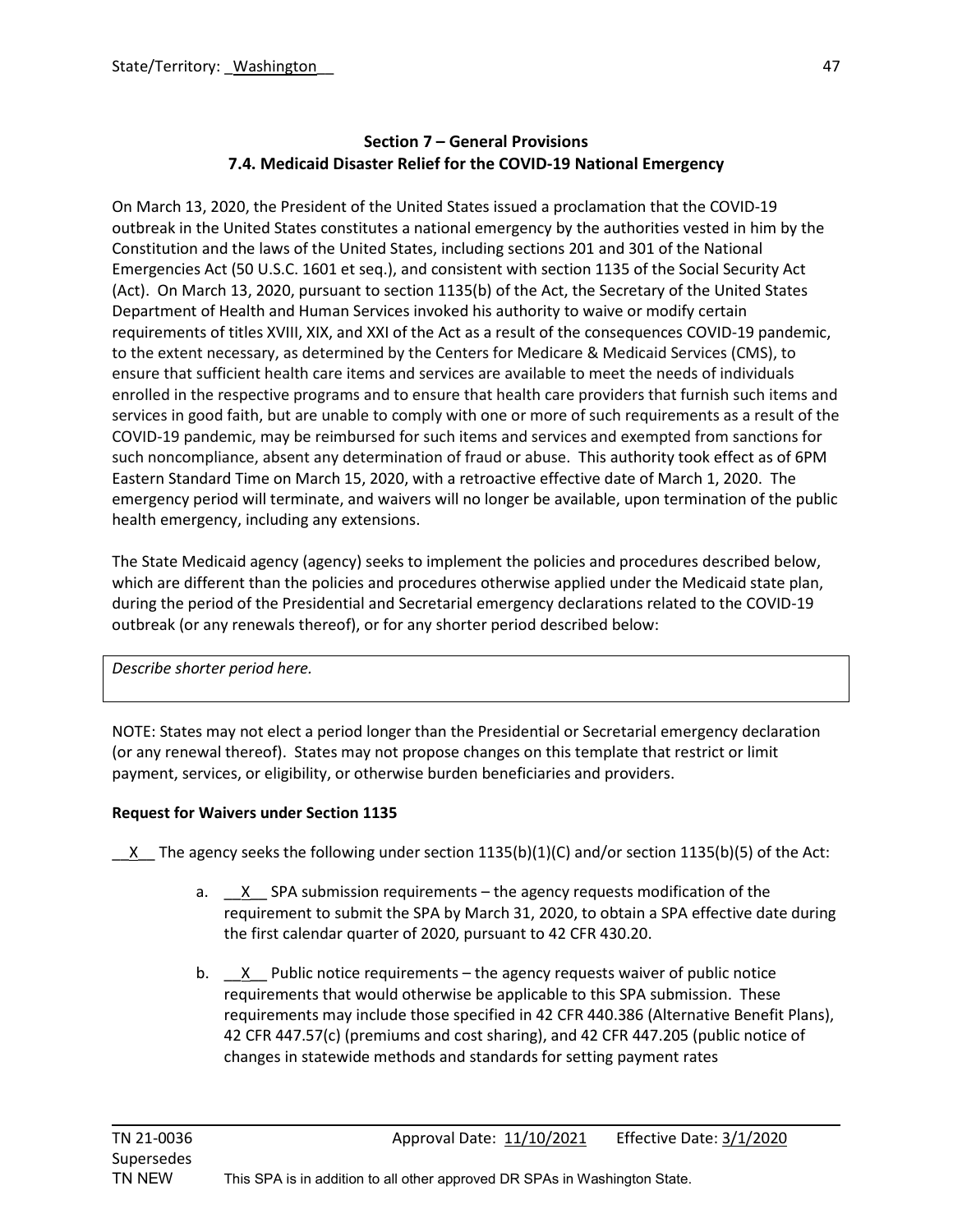c.  $X$  Tribal consultation requirements – the agency requests modification of tribal consultation timelines specified in Washington's Medicaid state plan, as described below:

*Please describe the modifications to the timeline.* Waive standard and expedited consultation timelines to be met prior to submission. Tribes were notified under the expedited process on September 16, 2021, with a response date of September 27, 2021. No responses were received.

#### **Section A – Eligibility**

1. The agency furnishes medical assistance to the following optional groups of individuals described in section 1902(a)(10)(A)(ii) or 1902(a)(10)(c) of the Act. This may include the new optional group described at section 1902(a)(10)(A)(ii)(XXIII) and 1902(ss) of the Act providing coverage for uninsured individuals.

*Include name of the optional eligibility group and applicable income and resource standard.*

- 2. The agency furnishes medical assistance to the following populations of individuals described in section 1902(a)(10)(A)(ii)(XX) of the Act and 42 CFR 435.218:
	- a. \_\_\_\_\_ All individuals who are described in section 1905(a)(10)(A)(ii)(XX)

Income standard: \_\_\_\_\_\_\_\_\_\_\_\_\_

-or-

b. **Individuals described in the following categorical populations in section 1905(a)** of the Act:

Income standard: \_\_\_\_\_\_\_\_\_\_\_\_\_

3. \_\_\_\_\_ The agency applies less restrictive financial methodologies to individuals excepted from financial methodologies based on modified adjusted gross income (MAGI) as follows.

Less restrictive income methodologies: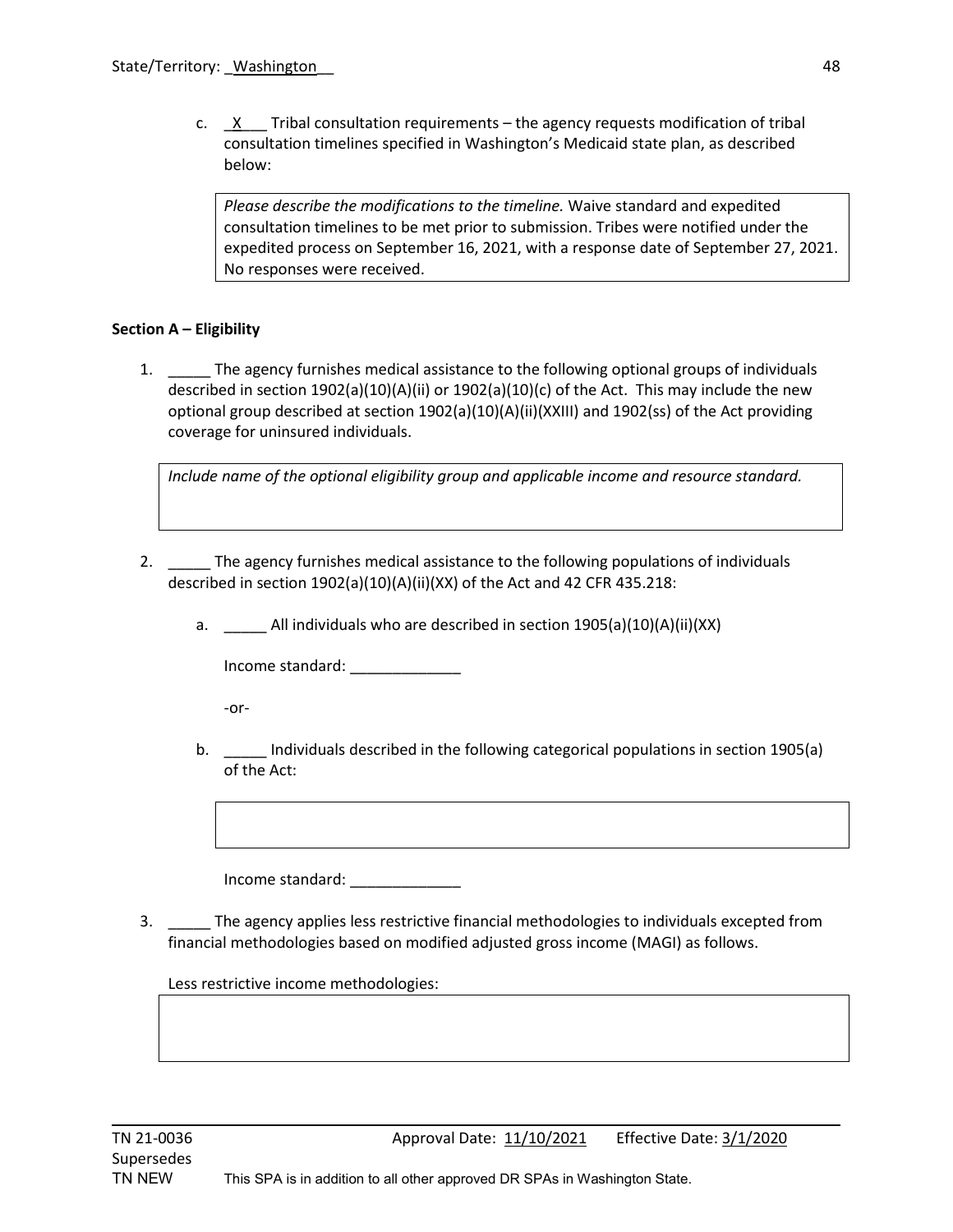- 4. \_\_\_\_\_ The agency considers individuals who are evacuated from the state, who leave the state for medical reasons related to the disaster or public health emergency, or who are otherwise absent from the state due to the disaster or public health emergency and who intend to return to the state, to continue to be residents of the state under 42 CFR 435.403(j)(3).
- 5. \_\_\_\_\_ The agency provides Medicaid coverage to the following individuals living in the state, who are non-residents:
- 6. \_\_\_\_\_ The agency provides for an extension of the reasonable opportunity period for noncitizens declaring to be in a satisfactory immigration status, if the non-citizen is making a good faith effort to resolve any inconsistences or obtain any necessary documentation, or the agency is unable to complete the verification process within the 90-day reasonable opportunity period due to the disaster or public health emergency.

### **Section B – Enrollment**

1. \_\_\_\_\_ The agency elects to allow hospitals to make presumptive eligibility determinations for the following additional state plan populations, or for populations in an approved section 1115 demonstration, in accordance with section 1902(a)(47)(B) of the Act and 42 CFR 435.1110, provided that the agency has determined that the hospital is capable of making such determinations.

*Please describe the applicable eligibility groups/populations and any changes to reasonable limitations, performance standards or other factors.*

2. \_\_\_\_\_ The agency designates itself as a qualified entity for purposes of making presumptive eligibility determinations described below in accordance with sections 1920, 1920A, 1920B, and 1920C of the Act and 42 CFR Part 435 Subpart L.

*Please describe any limitations related to the populations included or the number of allowable PE periods.*

3. \_\_\_\_\_ The agency designates the following entities as qualified entities for purposes of making presumptive eligibility determinations or adds additional populations as described below in accordance with sections 1920, 1920A, 1920B, and 1920C of the Act and 42 CFR Part 435 Subpart L. Indicate if any designated entities are permitted to make presumptive eligibility determinations only for specified populations.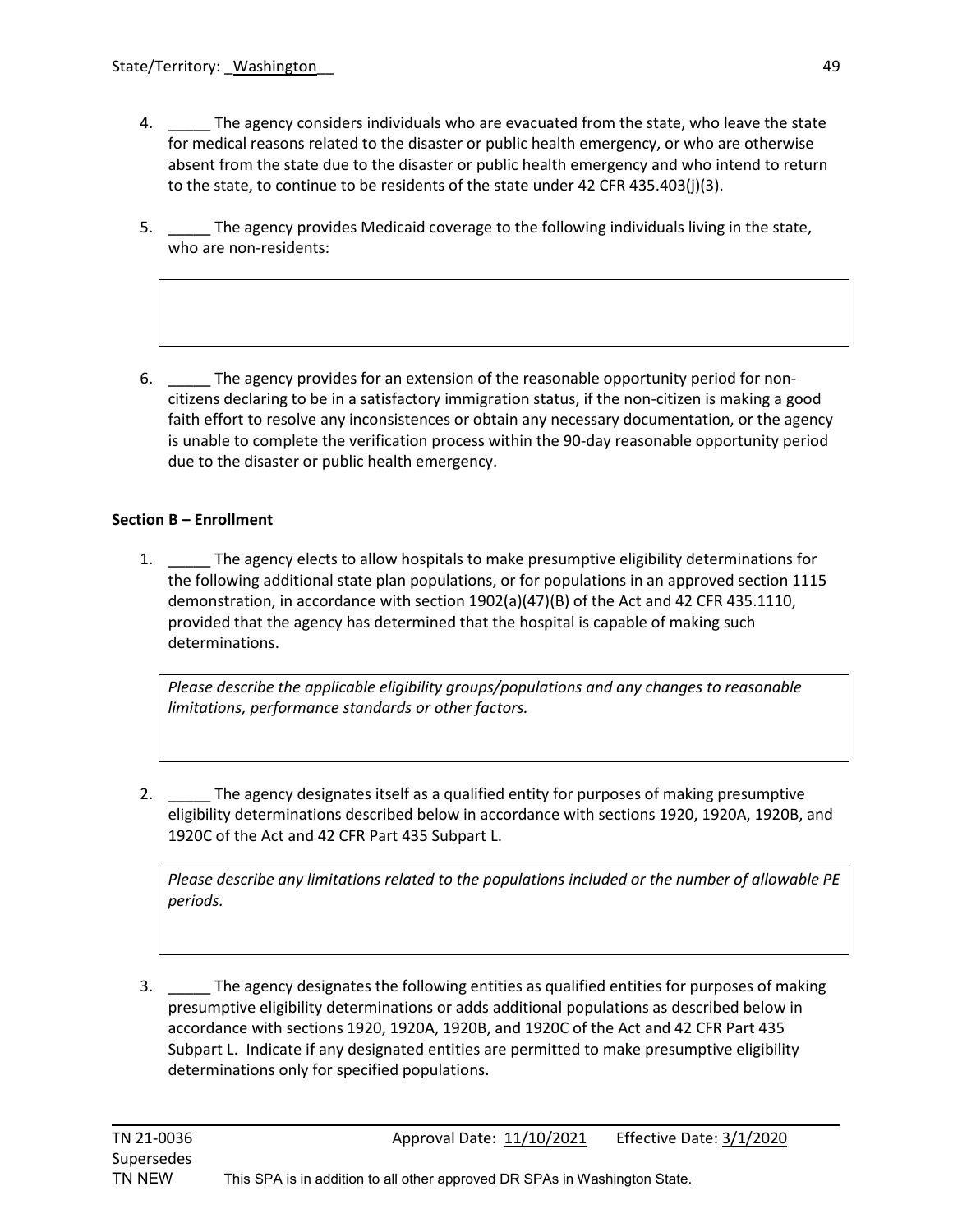*Please describe the designated entities or additional populations and any limitations related to the specified populations or number of allowable PE periods.*

- 4. The agency adopts a total of months (not to exceed 12 months) continuous eligibility for children under age (enter age) \_\_\_\_\_\_ (not to exceed age 19) regardless of changes in circumstances in accordance with section 1902(e)(12) of the Act and 42 CFR 435.926.
- 5. \_\_\_\_\_ The agency conducts redeterminations of eligibility for individuals excepted from MAGIbased financial methodologies under 42 CFR 435.603(j) once every \_\_\_\_\_ months (not to exceed 12 months) in accordance with 42 CFR 435.916(b).
- 6. The agency uses the following simplified application(s) to support enrollment in affected areas or for affected individuals (a copy of the simplified application(s) has been submitted to CMS).
	- a. \_\_\_\_\_\_ The agency uses a simplified paper application.
	- b. The agency uses a simplified online application.
	- c. \_\_\_\_\_ The simplified paper or online application is made available for use in call-centers or other telephone applications in affected areas.

#### **Section C – Premiums and Cost Sharing**

1. \_\_\_\_\_ The agency suspends deductibles, copayments, coinsurance, and other cost sharing charges as follows:

*Please describe whether the state suspends all cost sharing or suspends only specified deductibles, copayments, coinsurance, or other cost sharing charges for specified items and services or for specified eligibility groups consistent with 42 CFR 447.52(d) or for specified income levels consistent with 42 CFR 447.52(g).*

- 2. \_\_\_\_\_ The agency suspends enrollment fees, premiums and similar charges for:
	- a. \_\_\_\_\_ All beneficiaries
	- b. \_\_\_\_\_ The following eligibility groups or categorical populations:

*Please list the applicable eligibility groups or populations.*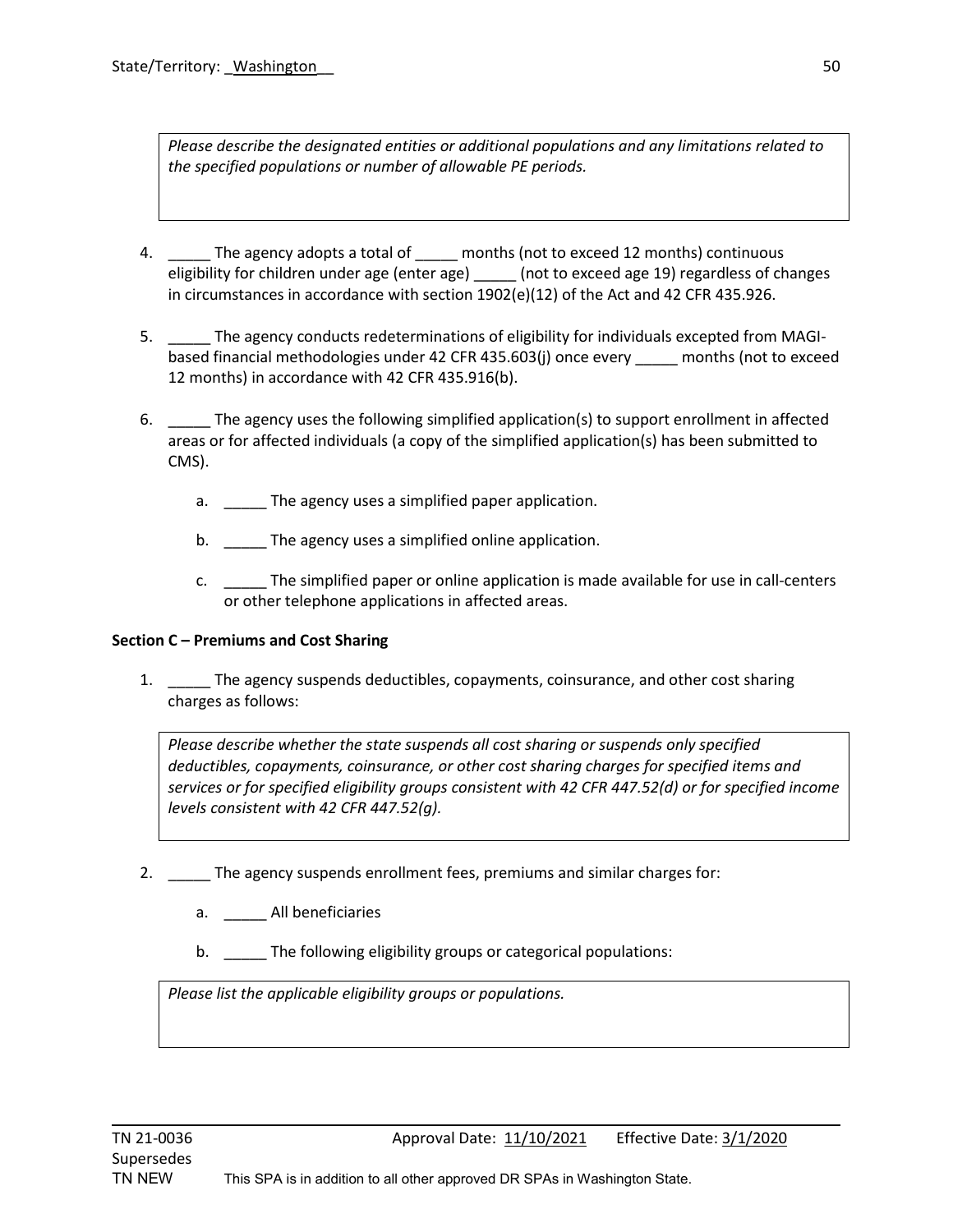3. \_\_\_\_\_ The agency allows waiver of payment of the enrollment fee, premiums and similar charges for undue hardship.

*Please specify the standard(s) and/or criteria that the state will use to determine undue hardship.* 

#### **Section D – Benefits**

*Benefits:*

- 1. The agency adds the following optional benefits in its state plan (include service descriptions, provider qualifications, and limitations on amount, duration or scope of the benefit):
- 2. The agency makes the following adjustments to benefits currently covered in the state plan:
- 3. \_\_\_\_\_ The agency assures that newly added benefits or adjustments to benefits comply with all applicable statutory requirements, including the statewideness requirements found at 1902(a)(1), comparability requirements found at 1902(a)(10)(B), and free choice of provider requirements found at 1902(a)(23).
- 4. \_\_\_\_\_ Application to Alternative Benefit Plans (ABP). The state adheres to all ABP provisions in 42 CFR Part 440, Subpart C. This section only applies to states that have an approved ABP(s).
	- a. \_\_\_\_\_ The agency assures that these newly added and/or adjusted benefits will be made available to individuals receiving services under ABPs.
	- b. \_\_\_\_\_ Individuals receiving services under ABPs will not receive these newly added and/or adjusted benefits, or will only receive the following subset:

*Please describe.*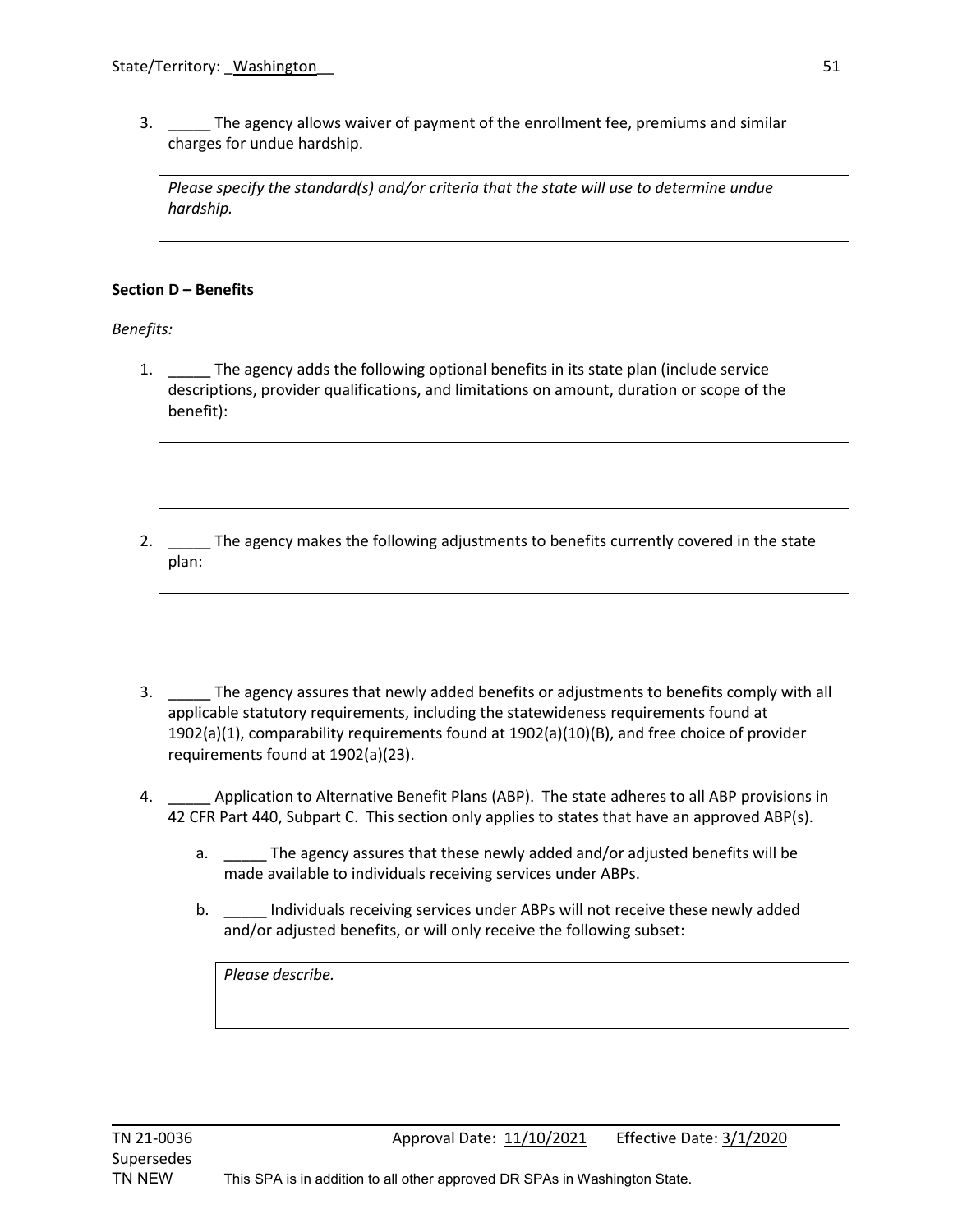*Telehealth:*

5. \_\_\_\_\_ The agency utilizes telehealth in the following manner, which may be different than outlined in the state's approved state plan:

*Please describe.*

*Drug Benefit:*

6. \_\_\_\_\_ The agency makes the following adjustments to the day supply or quantity limit for covered outpatient drugs. The agency should only make this modification if its current state plan pages have limits on the amount of medication dispensed.

*Please describe the change in days or quantities that are allowed for the emergency period and for which drugs.* 

- 7. \_\_\_\_\_ Prior authorization for medications is expanded by automatic renewal without clinical review, or time/quantity extensions.
- 8. \_\_\_\_\_ The agency makes the following payment adjustment to the professional dispensing fee when additional costs are incurred by the providers for delivery. States will need to supply documentation to justify the additional fees.

*Please describe the manner in which professional dispensing fees are adjusted.*

9. The agency makes exceptions to their published Preferred Drug List if drug shortages occur. This would include options for covering a brand name drug product that is a multi-source drug if a generic drug option is not available.

## **Section E – Payments**

*Optional benefits described in Section D:*

- 1. Newly added benefits described in Section D are paid using the following methodology:
	- a. \_\_\_\_\_\_ Published fee schedules –

Effective date (enter date of change): \_\_\_\_\_\_\_\_\_\_\_\_\_

Location (list published location):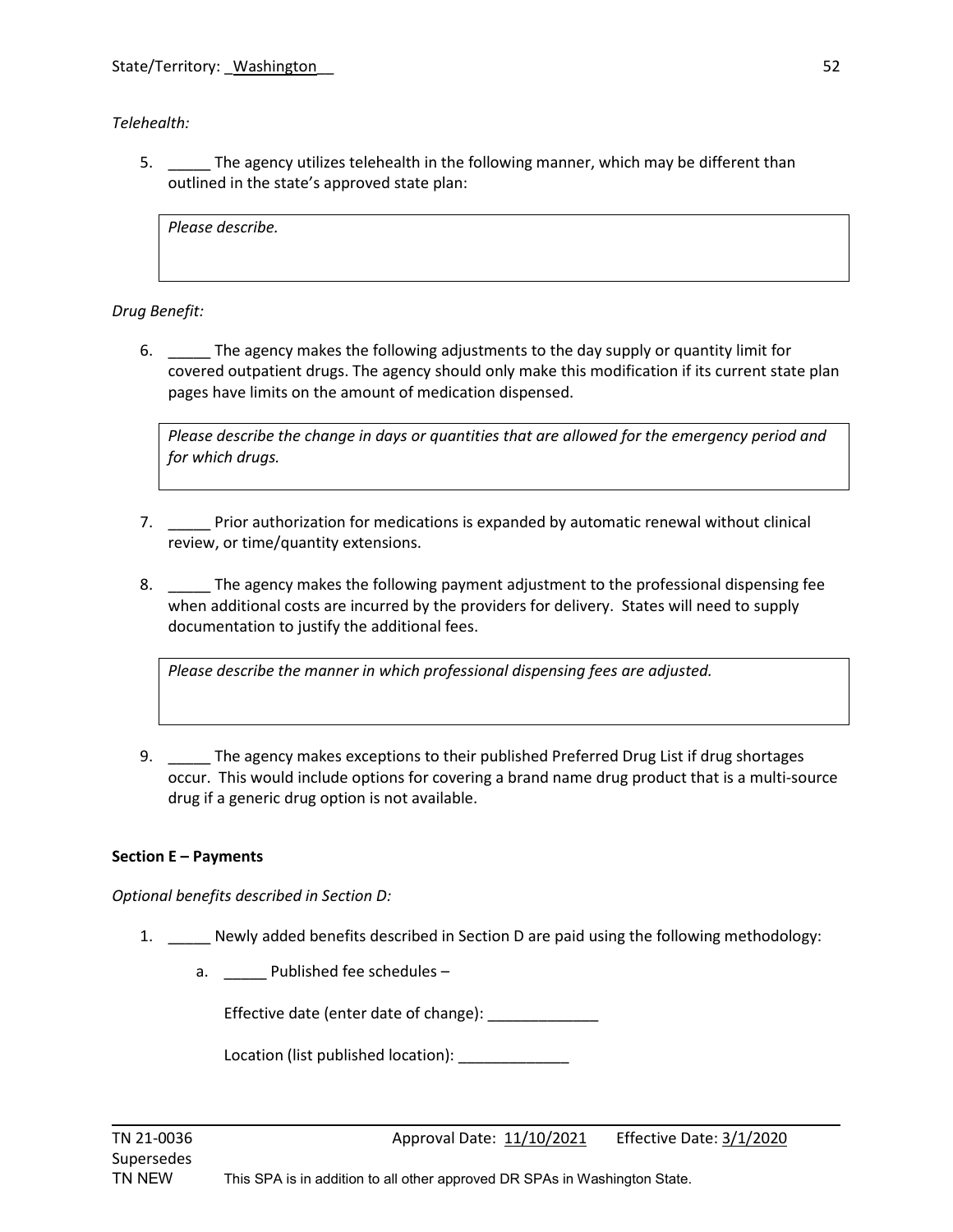b. \_\_\_\_\_\_ Other:

*Describe methodology here.*

*Increases to state plan payment methodologies:*

2.  $X$  The agency increases payment rates for the following services:

*Please list all that apply.*

a. \_\_\_\_\_ Payment increases are targeted based on the following criteria:

*Please describe criteria.*

- b. Payments are increased through:
	- i.  $\underline{\quad}X$   $\underline{\quad}$  A supplemental payment or add-on within applicable upper payment limits:

*Please describe.*

 Fee-for-service supplemental payments for inpatient and outpatient hospital services is increased to account for the enhanced Federal match due to the Covid Public Health Emergency.

 Effective March 1, 2020, supplemental payments are paid for Inpatient and outpatient Medicaid services not to exceed the upper payment limit as determined by available federal financial participation for fee-for-service claims. The supplemental payment is based on the distribution amount mandated by the legislature to the following hospital categories as defined in RCW 74.60.010:

• Prospective payment hospitals other than psychiatric or rehabilitation hospitals,

- Psychiatric hospitals
- Rehabilitation hospitals, and
- Border hospitals.

 Payments described above will be enhanced such that total payment will equal the non-federal share of payments based on Washington maintaining its level of effort (i.e. the same commitment of non-federal share funds) divided by the state medical assistance percentage after the FFCRA increase is applied to the federal FMAP for Washington State, through the end of the PHE.

ii. An increase to rates as described below.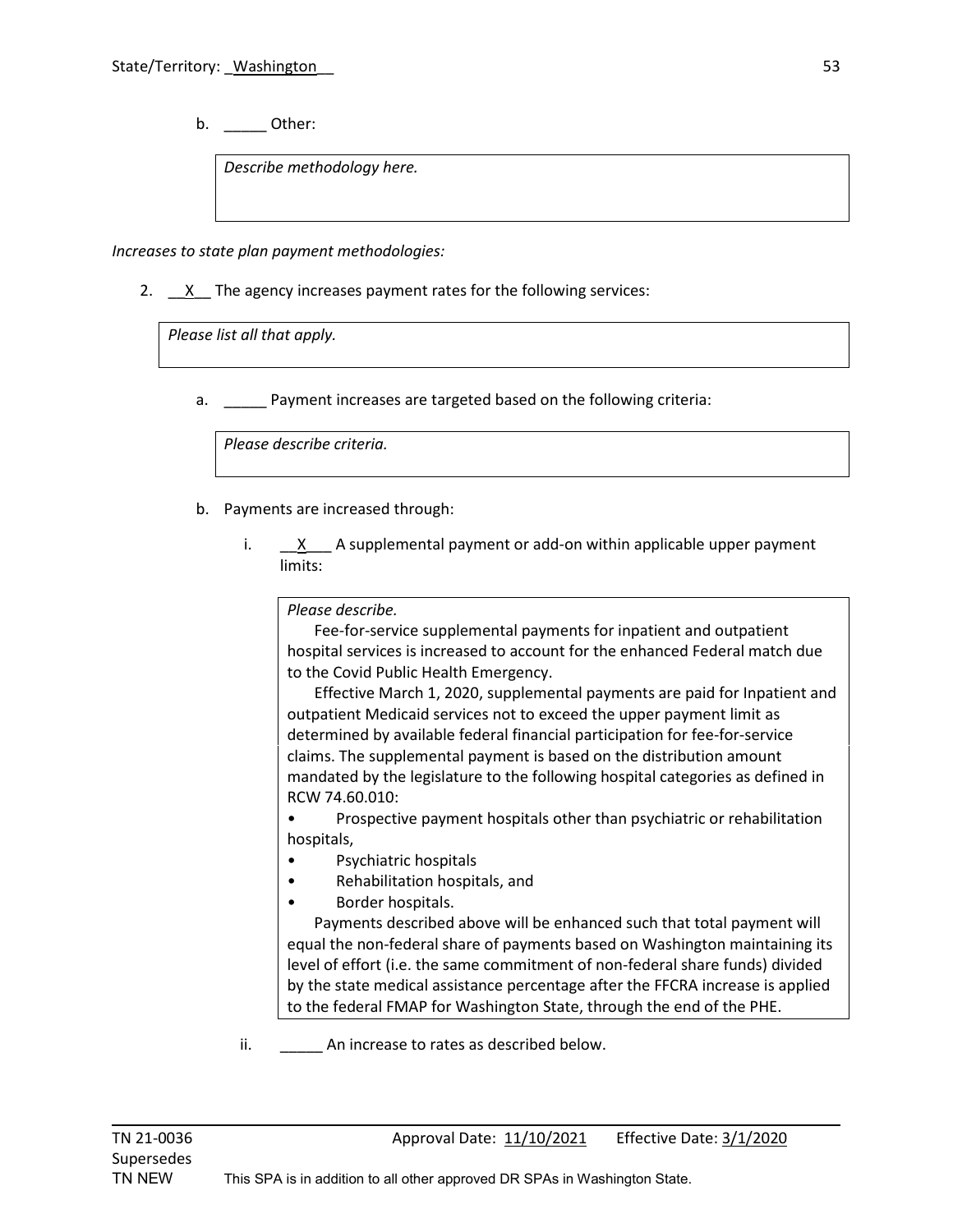Rates are increased:

\_\_\_\_\_ Uniformly by the following percentage: \_\_\_\_\_\_\_\_\_\_\_\_\_

Through a modification to published fee schedules  $-$ 

Effective date (enter date of change): \_\_\_\_\_\_\_\_\_\_\_\_\_

Location (list published location): \_\_\_\_\_\_\_\_\_\_\_\_\_

\_\_\_\_\_ Up to the Medicare payments for equivalent services.

\_\_\_\_\_ By the following factors:

*Please describe.*

*Payment for services delivered via telehealth:*

- 3. \_\_\_\_\_ For the duration of the emergency, the state authorizes payments for telehealth services that:
	- a. \_\_\_\_\_\_ Are not otherwise paid under the Medicaid state plan;
	- b. \_\_\_\_\_ Differ from payments for the same services when provided face to face;
	- c. **EXECT:** Differ from current state plan provisions governing reimbursement for telehealth;

*Describe telehealth payment variation.*

- d. \_\_\_\_\_ Include payment for ancillary costs associated with the delivery of covered services via telehealth, (if applicable), as follows:
	- i. \_\_\_\_\_\_\_\_ Ancillary cost associated with the originating site for telehealth is incorporated into fee-for-service rates.
	- ii. \_\_\_\_\_\_\_\_ Ancillary cost associated with the originating site for telehealth is separately reimbursed as an administrative cost by the state when a Medicaid service is delivered.

#### *Other:*

4. Other payment changes:

*Please describe.*